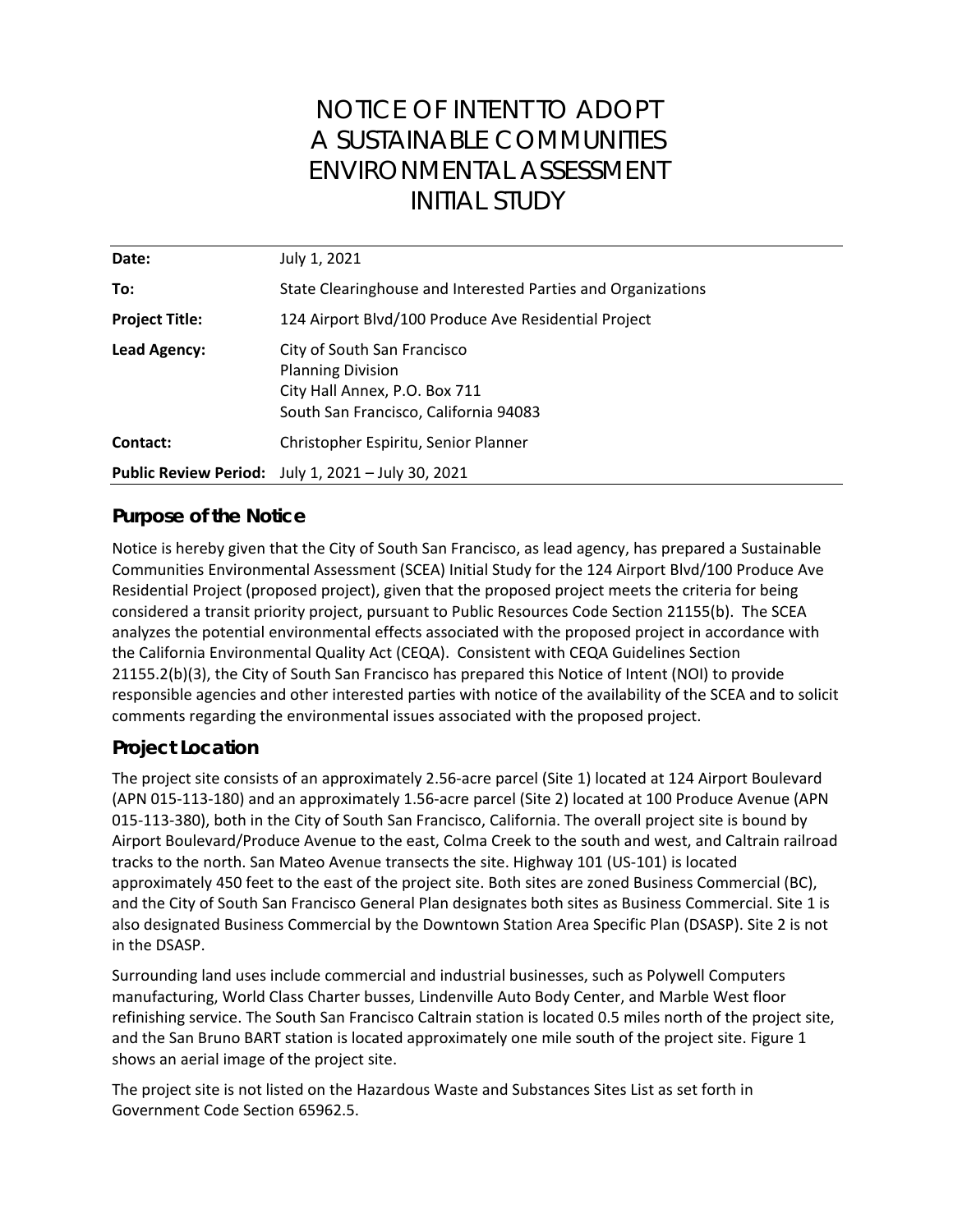# **Project Description**

The proposed project would involve demolition of the on-site commercial buildings and redevelopment of the project site with two seven-story multi-family residential buildings, for a total of 480 units. Ten percent of the units would be designated as Low-Income units. The first two levels of each building would be used for parking, and would provide 560 parking spaces in total. The proposed project would also include construction of new streetscape and landscaping improvements along the Airport Boulevard/Produce Avenue and San Mateo Avenue frontages. Additionally, the proposed project would include the removal of the northwestern and southwestern slip lanes at the intersection of Airport Boulevard/San Mateo Avenue/Produce Avenue.

Implementation of the proposed project would require City approval of the following entitlements:

- **General Plan Amendment (GPA)** to allow the City to apply the Downtown Transit Core (DTC) land use designation to additional areas it deems appropriate for transit-oriented development, and to redesignate the entire project site from BC to DTC;
- **Downtown Station Area Specific Plan Amendment** to amend the DSASP Land Use Plan to remove Site 1 from the Specific Plan;
- **Rezone** of both sites from BC to Planned Development (PD);
- **Transportation Demand Management (TDM) Program**: The project would include a TDM Program intended to help alleviate congestion on local roadways. Common TDM measures could include: preferential parking for electric vehicles, on-site EV charging stations, unbundled residential parking, vanpool or carpool services, and public transit information kiosks in building lobbies;
- **Site Plan – Design Review:** Per Section 20.480.002 of the City's Municipal Code, the proposed project would be subject to Design Review by the City. Specifically, the site plan would be analyzed based on the physical features of the proposed project, including, but not limited to, the following elements: building proportions and architectural details; site design, orientation location; size, location, and arrangement of on-site parking; exterior colors and materials; and location and type of landscaping. The purpose of the regulations is to ensure that development throughout the City is designed to support General Plan policies and to promote high-quality design, well-crafted and maintained buildings and landscaping, the use of high-quality building materials, and attention to the design and execution of building details and amenities in both public and private projects;
- **Density Bonus:** The project will include a 20 percent density bonus as allowed by the State Density Bonus Law; and
- **Tree Removal Permit**.

## **Sustainable Communities Environmental Assessment**

Based on the SCEA Initial Study, the City of South San Francisco has determined that:

- 1) the project is consistent with the density, building intensity, and applicable policies specified for the project area in the Plan Bay Area prepared by the Metropolitan Transportation Commission and Association of Bay Area Governments (MTC/ABAG);
- 2) the project qualifies as a transit priority project pursuant to Public Resources Code Section 21155(b);
- 3) the project is a residential or mixed-use project as defined by Public Resources Code Section 21159.28(d);
- 4) the project as mitigated incorporates all relevant and feasible mitigation measures, performance standards, or criteria set forth in both the Plan Bay Area Environmental Impact Report (EIR) and the General Plan EIR;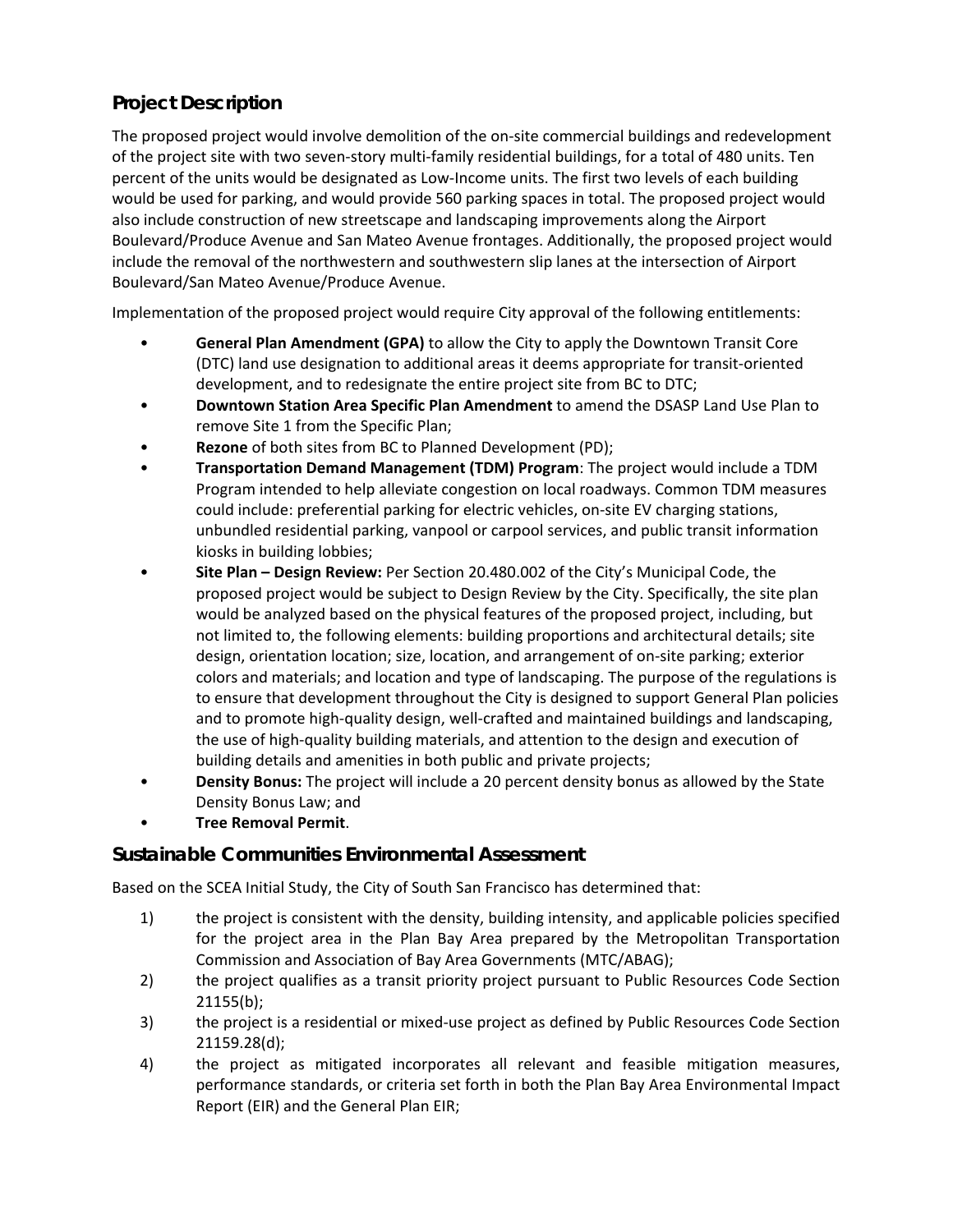- 5) all potentially significant or significant effects required to be identified and analyzed pursuant to the California Environmental Quality Act (CEQA) have been identified and analyzed in an initial study; and
- 6) the project, as mitigated, either avoids or mitigates to a level of insignificance all potentially significant or significant effects of the project (i.e., air quality, biological resources, geology and soils, transportation) required to be analyzed pursuant to CEQA.

Therefore, the City of South San Francisco finds that the proposed project complies with the requirements of CEQA for using an SCEA as authorized pursuant to Public Resources Code Section 21155.2(b).

#### **Providing Comments**

At this time, the City is soliciting comments regarding the SCEA from all interested parties requesting notice, responsible agencies, agencies with jurisdiction by law, trustee agencies, and involved agencies. Because of time limits mandated by State law, comments must be received no later than 30 days after receipt of this notice**.** 

Comments may be submitted by U.S. mail or by email prior to **July 30, 2021** at **5pm**.

Mail comments to:

Christopher Espiritu, Senior Planner Planning Division City Hall City of South San Francisco 315 Maple Avenue South San Francisco, CA 94083

Email comments to Christopher Espiritu at: [Christopher.Espiritu@ssf.net](mailto:Christopher.Espiritu@ssf.net)

For comments submitted via email, please include "SCEA Comments: 124 Airport Blvd/100 Produce Ave Residential Project" in the subject line and the name and physical address of the commenter in the body of the email.

The South San Francisco Planning Commission is anticipated to consider the SCEA and make a recommendation to City Council on the project at one of their regularly scheduled meetings after the end of the public comment period. This NOI and other public review documents for this project will be available for viewing online at [www.ssf.net/CEQAdocuments.](http://www.ssf.net/CEQAdocuments) Due to the COVID-19 pandemic, hard copies will be mailed upon request rather than accessible to the public at a physical location. If you need a hardcopy of the SCEA or any of the documents referenced therein, please contact Christopher Espiritu, Senior Planner, at Christopher. Espiritu@ssf.net or (650) 877-8535, and one will be mailed to you at no cost.

If you have any questions about the environmental review process, please contact Christopher Espiritu at the contact information provided above.

Respectfully,

Christopher Espiritu, Senior Planner Planning Division City of South San Francisco

### **Attachments**

[Figure 1.](#page-3-0) Project Location [Figure 2.](#page-4-0) Proposed Project Site Plan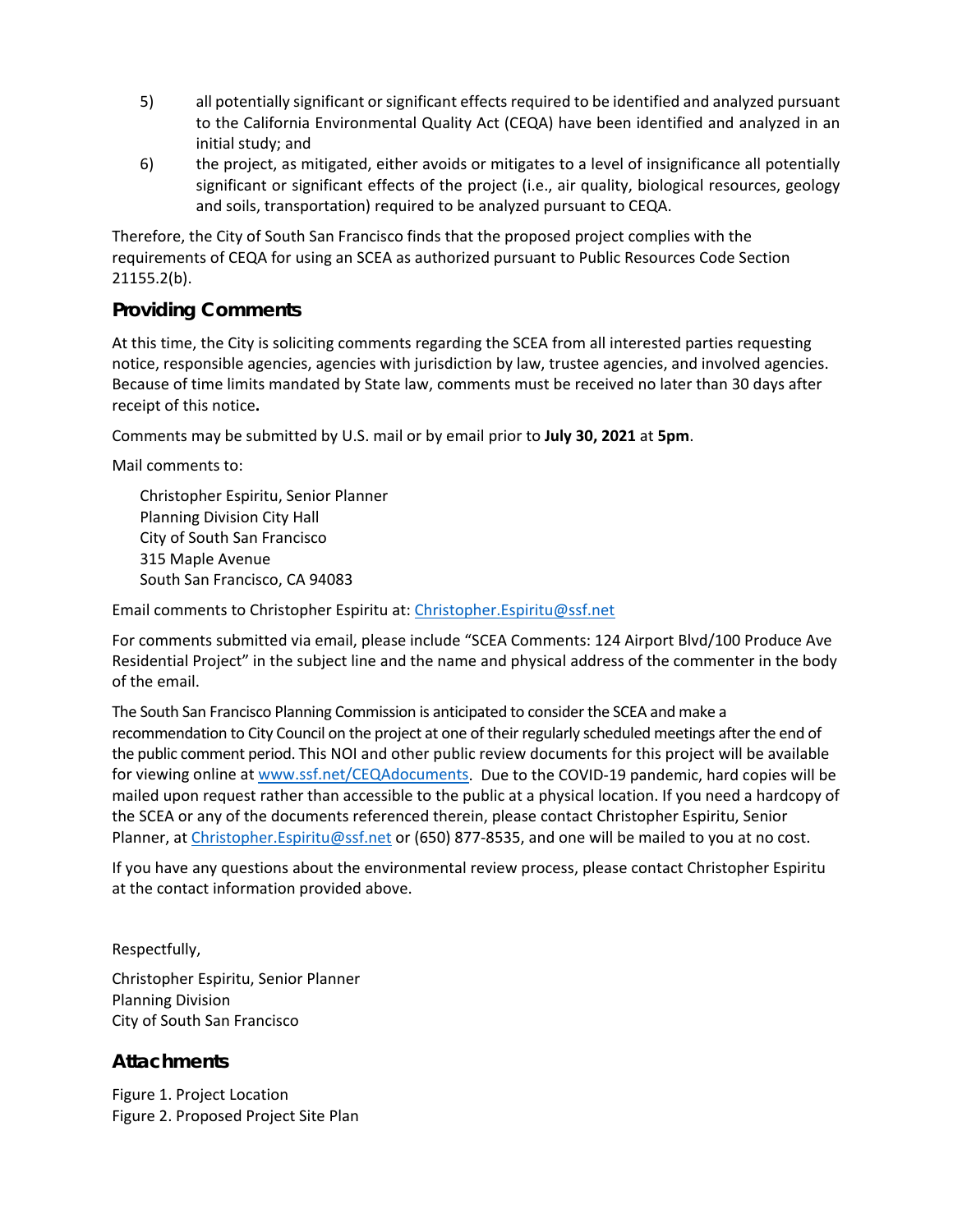

<span id="page-3-0"></span>